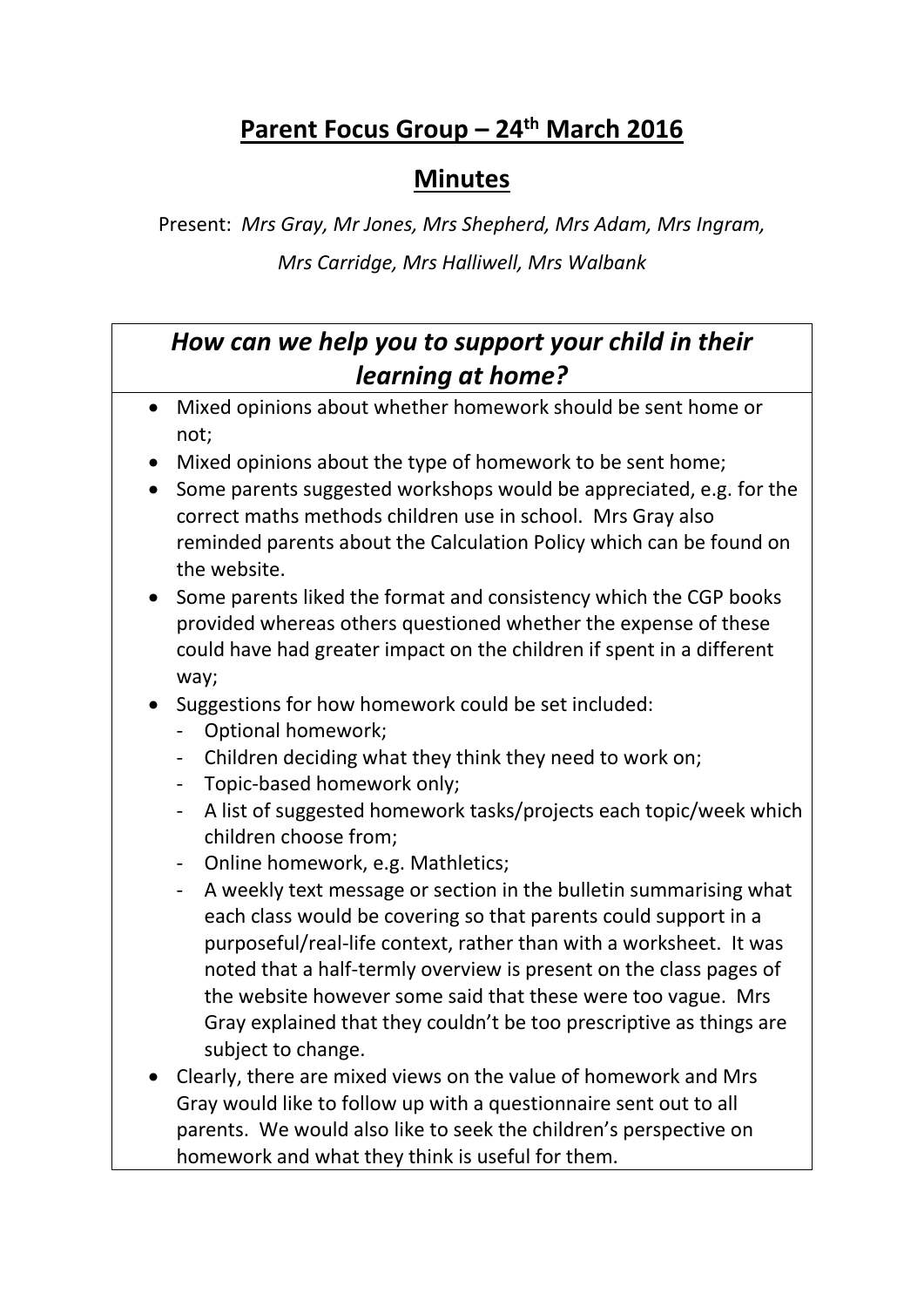Obviously we need to agree on a model that will be 'best-fit' for all families; that will impact on children positively; and that will result in a realistic workload for staff members.

## *How would you like to see the school grounds improved?*

- All parents present would like to see their children spending greater time outdoors. They expressed their concern about children being inside all day during bad weather and noted the effect it had on their mood/behaviour. Staff agreed on the benefits of more time outdoors;
- All agreed that it would be a good idea to build up a bank of wellies/raincoats that children could wear so they could still go outside when it was light rain. Mrs Gray pointed out that not all parents shared this view and that in the past, some have worried about their child becoming ill from the cold/damp and their clothes getting too muddy – we would need to make sure that children are dry and warm enough. There are cost implications – this could form part of the project's budget in order for all to access the outdoors. We could also ask for donations of second-hand clothing. Storage of these items would also need to be incorporated into the costing considerations, e.g. a shed.
- Some parents would like to see the grounds being developed so that children can have better access to sports and exercise, e.g. all-weather pitch;
- Some parents did not like the idea of 'playpark' type structures although others pointed out that for some children, this would provide an opportunity that otherwise they would have little experience of;
- However, there appeared to be a stronger desire for the grounds being used to create outdoor learning spaces which could be incorporated into delivering the curriculum and bringing lessons outside;
- Wonderful outdoor activities/projects were suggested, such as a plastic bottle greenhouse. Mrs Gray explained that any outdoor spaces created would need to be self-maintained/easy maintenance as existing staff are working at full-capacity and already going above and beyond;
- It was suggested that children could help to maintain the grounds. Mrs Gray explained that time is limited and the increased demands of the new, much-more formal curriculum sadly on the whole doesn't lend itself to creative teaching and learning - but at Lancaster Lane, we